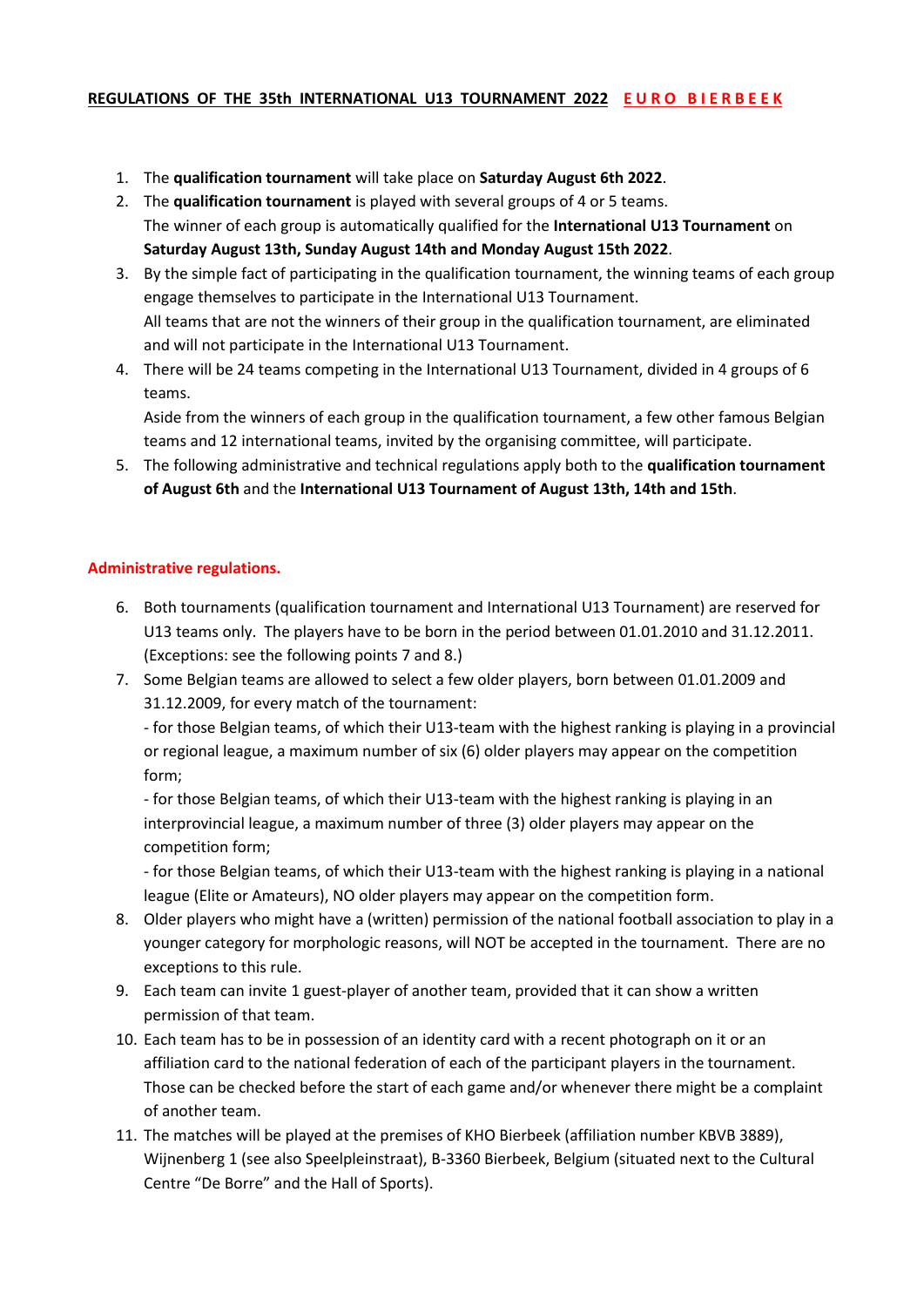# **Attention: the main pitch (in the middle) is made of artificial grass on which it is not allowed to play with metallic studs**.

- 12. Each team can register 16 players, 1 coach and 3 members of staff. ONLY these people will be granted access to the neutral zone of the fields and to the restaurant for the meals. Remark: for foreign teams, an exception on these numbers can be made, providing that a written request has been made at least 1 month prior to the tournament.
- 13. Every team will be offered a lunch (noon) on each day of the International U13 Tournament (August 13th, 14th and 15th). Teams that stay overnight will also be offered breakfast and/or dinner (evening).
- 14. Every day, a team form has to be delivered in the secretary's office or administration room before the start of the first game. On this form, the names of the players and the official team colours must be entered. Furthermore, the names and the numbers of the 16 players must be entered on a competition form (one for each game).
- 15. The players' shirts must be numbered. Each number must be assigned to the same player during the whole of the International U13 Tournament. This is important for the attribution of various awards (best player, best goal getter, best goal keeper, etc…).
- 16. Each team, participating in the International U13 Tournament, will have to use two outfits in different colours. If the two opponent teams appear in the same coloured outfit at the start of a game, the "visiting" team (mentioned in the schedule as "Team 2") has the privilege of playing in the official colours, and the "home" team (mentioned in the schedule as "Team 1") has to change its outfit.

**Important: each team should specify its official team colours on the team form**. In any case of disagreement, only the colours mentioned on the team form will be taken into consideration.

- 17. Each team has to be present every day at least one hour before the start of its first game. See the tournament schedule or check our website (http://eurobierbeek.org) for more information.
- 18. During the International U13 Tournament (August 13th, 14th and 15th), a banner or a souvenir will be exchanged between the two playing teams before the start of each game.
- 19. The participating players and members of staff have to be insured at their own national football association. Neither the local club KHO Bierbeek, nor the organising committee VZW Euro-Bierbeek can be held accountable for accidents of any kind or for theft of objects occurring on or around the grounds or in the dressing rooms.
- 20. Each team, participating in the International U13 Tournament (August 13th, 14th and 15th), has to attend the final ceremony on Monday August 15th 2022. This ceremony will start between 16.30 and 18.00 o'clock. See the tournament schedule or check our website (http://eurobierbeek.org) for more information.
- 21. A team violating the regulations can and will be excluded from the tournament.

## **Technical regulations.**

- 22. Every team will bring their own balls for warming up. Teams are NOT allowed to do their warm-up on the fields 1, 2 or 3; these fields are used exclusively for the football matches. A specific field for warming up is situated on the left side of the field no. 3. Only 5 minutes before the start of a game, the two opponents are granted access to the indicated field.
- 23. Because of the international character of the Euro Bierbeek U13 Tournament, all games will take place on a complete soccer field, with two teams of 11 players each. A maximum of 5 substitutes is allowed in the dug-out.  $11 + 5 = a$  total of 16 players for each team.

The games will be played according to the rules and regulations of the Royal Belgian Football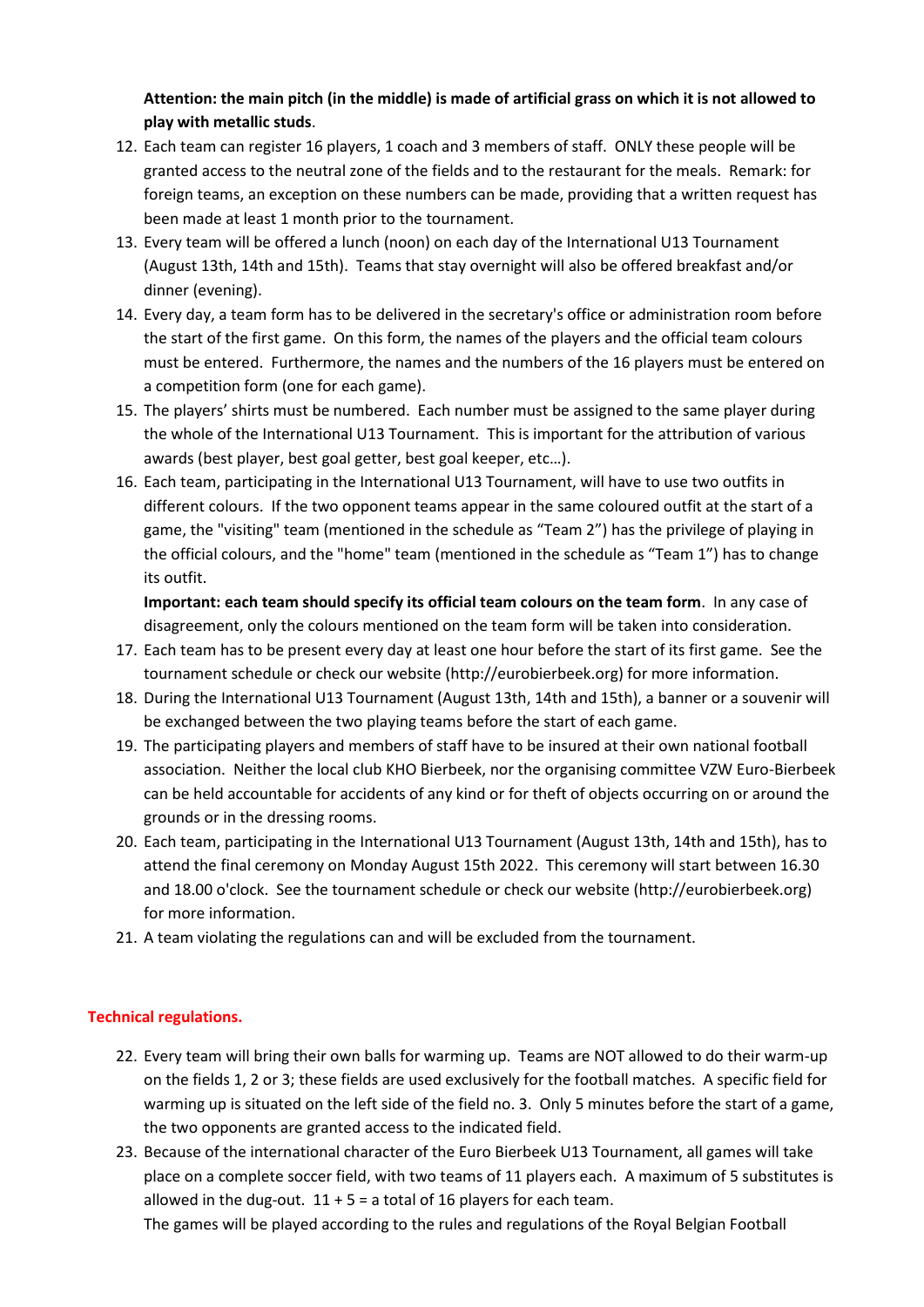Association (RBFA) for 11-to-11 games (some exceptions: see below). All referees and linesmen are members of the RBFA or UEFA.

- 24. Each player should wear shin guards in every game.
- 25. Corner kicks have to be taken from the corner flag.
- 26. The goal kick is taken from the 16 meter line of the penalty area.
- 27. A player receiving a **yellow card** can keep on playing. However, if this player is punished with a second yellow card during the same game, he has to leave the playing ground immediately and he cannot be replaced by one of the substitutes. Furthermore, he will be automatically suspended for the next game of his team.
- 28. A player receiving a **red card** has to leave the playing ground immediately and he can NOT be replaced by one of the substitutes. Furthermore, he will be automatically suspended for the next game of his team. Eventually, the organising committee might impose additional disciplinary measures.
- 29. Replacements: these are allowed permanently, but they can only occur when the game is paused and/or when agreed by the referee. During each half of the game, each team can replace a maximum of two players. During the half-time interval there is no limit to the number of replacements being lined up. Players that were replaced before in the course of a game may always resume this game again later on.
- 30. Duration of the games: see the tournament schedule or check our website (http://eurobierbeek.org) for more information.
- 31. RANKING:
	- **A.** A ranking in each group will be made, depending on the number of points obtained:
		- 3 points for a victory,
		- 1 point for a draw,
		- 0 points for a loss.
	- **B.** In case of an **equal number of points**, the following criteria will apply in the specified order:
		- **B1.** the number of victorious games;
		- **B2.** the score balance;
		- **B3.** the number of goals scored;
		- **B4.** a coefficient, based on several indicators of the ranking and calculated using the following formula: P+(DV-DT)/100+DV/10.000
		- *(format (##,####) these are the significant digits after the decimal point)*
		- in which  $P =$  points obtained,  $DV =$  goals in favour,  $DT =$  goals conceded;
		- **B5.** if more than 2 teams are ranked equally in their group after applying the criteria A, B1, B2, B3 and B4, a ranking between them is established based on the same criteria (A, B1, B2 and B3), but only counting the **games between the equallyranked teams**. If necessary this procedure is applied recursively until a complete ranking is reached or until it becomes clear that it is impossible to break the tie this way.
	- **C.** If some teams are still ranked equally, after application of A and B, a series of penalty kicks will be taken, potentially prolonged until there is a winner.
	- **D.** At any time, the organising committee can decide to let a toss break the tie, in case of force majeure.